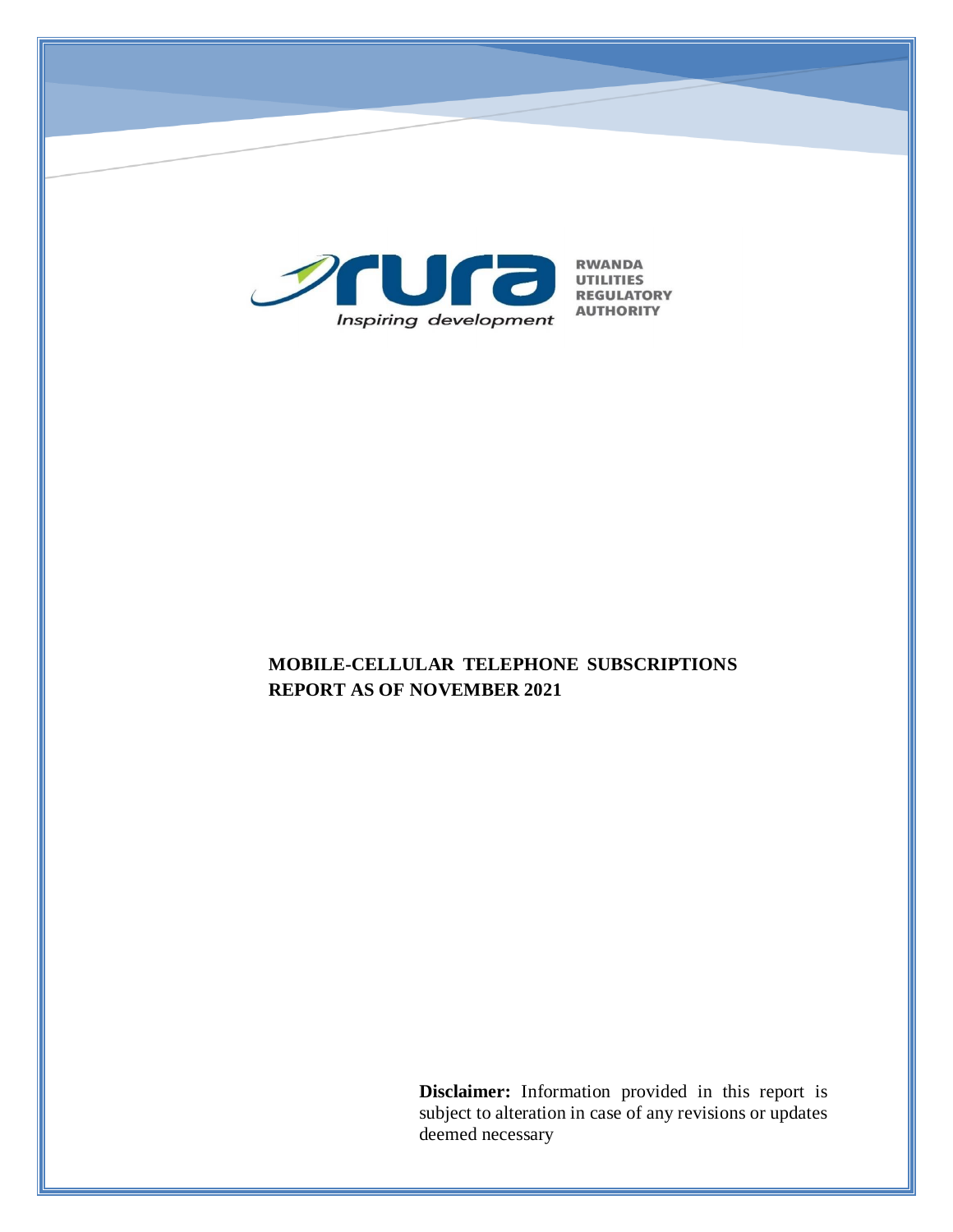## **1. Mobile-cellular telephone subscriptions as of November 2021**

The total number of active mobile-cellular telephone subscriptions<sup>1</sup> in Rwanda decreased up to 10,903,661 at the end of November 2021 compared to 11,052,482 SIM cards reported at the end of October 2021, representing a decrease of 1.35%. The postpaid subscriptions raised from 114,420 at the end of October 2021 to 114,923 SIM cards recorded at the end of November 2021 and prepaid subscriptions decreased to 10,788,738 as of November 2021 in comparison to 10,938,062 SIM cards reported at the end of October 2021.

#### **Table 1: Active mobile-cellular telephone subscriptions as of November 2021**

| Name of operator  | $Oct-21$ |            |            | $Nov-21$ |            |            | Monthly   |
|-------------------|----------|------------|------------|----------|------------|------------|-----------|
|                   | Postpaid | Prepaid    | Total      | Postpaid | Prepaid    | Total      | variation |
| MTN Rwanda Ltd    | 109,525  | 6.897.197  | 7,006,722  | 10.018   | 6,800,003  | 6,910,021  | $-1.38\%$ |
| Airtel Rwanda Ltd | 4.895    | 4.040.865  | 4,045,760  | 4,905    | 3,988,735  | 3,993,640  | $-1.29\%$ |
| <b>Total</b>      | 114,420  | 10,938,062 | 11,052,482 | 114,923  | 10,788,738 | 10,903,661 | $-1.35%$  |

**Source: Operators' reports**





# **Source: Operators' reports**

 $\overline{a}$ 

<sup>1</sup> Active mobile-cellular telephone subscriptions are the number of SIM Cards generated revenue to the operator within the last 90 days.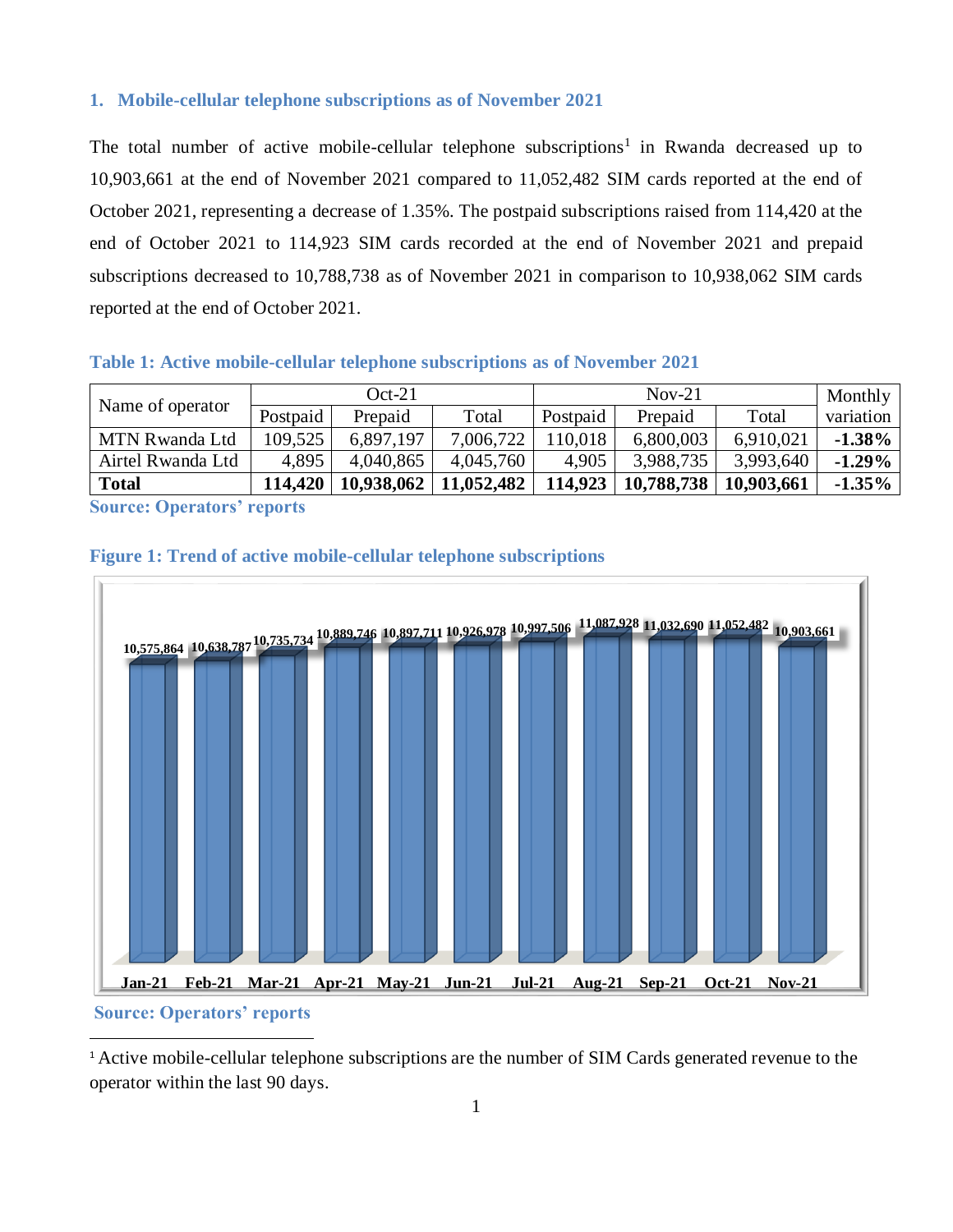

**Figure 2: Trend of active mobile-cellular telephone subscriptions by postpaid and prepaid**

**Source: Operators' reports**

## **2. Mobile-cellular telephone subscriptions per 100 inhabitants**

As of November 2021, the Mobile Penetration Rate that refers to the number of active SIM cards per total projected population was 84.2% compared to 85.3% reported at the end of October 2021.



**Figure 3: Trend of mobile-cellular telephone subscriptions per 100 inhabitants**

**Source: Operators' reports**